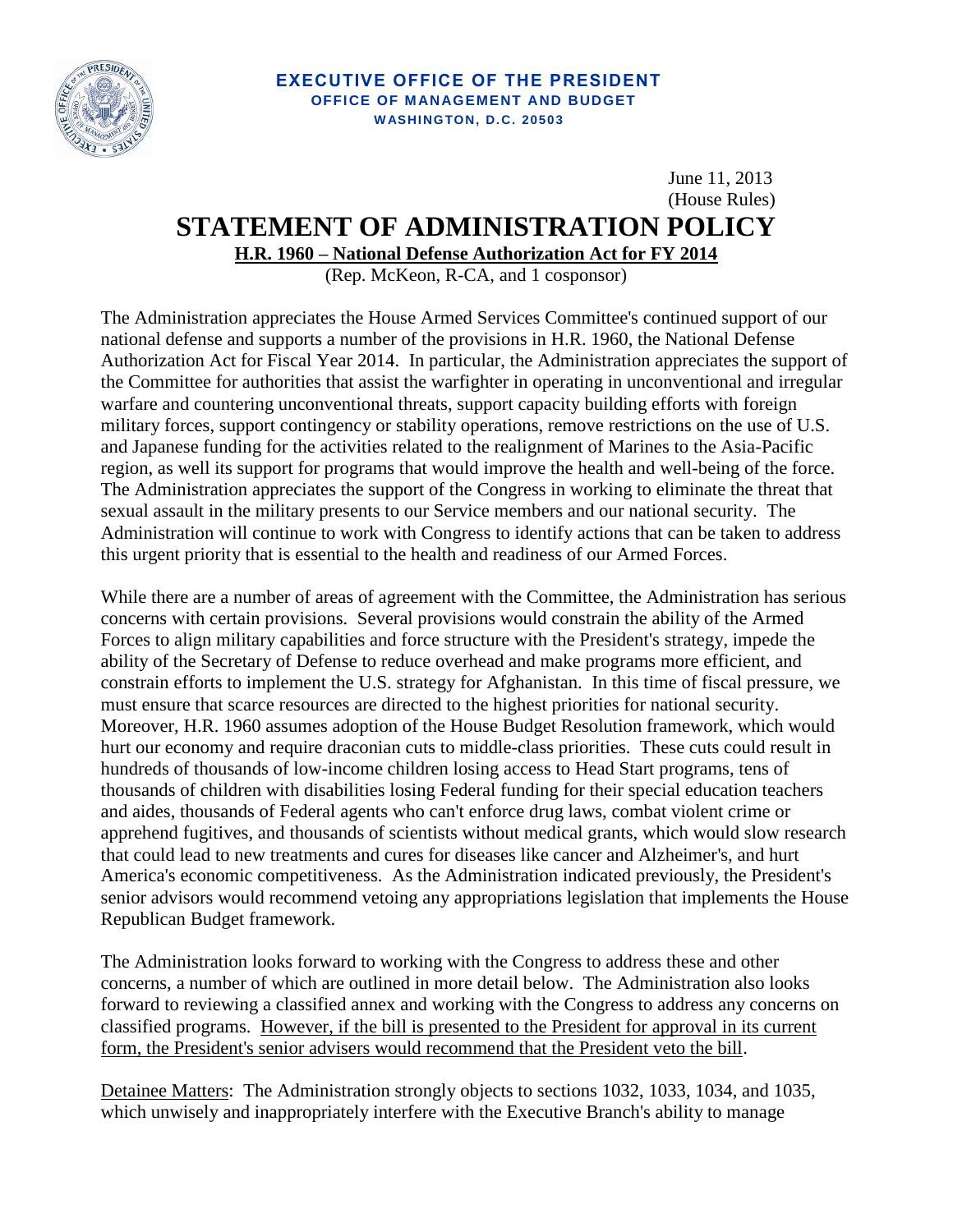detainees in a time of armed conflict. The President has repeatedly objected to the inclusion of these and similar provisions in prior versions of this law and has reiterated his call on Congress to lift the restrictions, most recently in his address to the Nation at the National Defense University.

Sections 1032, 1033, and 1034 are substantially similar to provisions found in the National Defense Authorization Act for Fiscal Year 2013 and to provisions found in previous years' defense appropriations bill and other legislation. They would continue unwise funding restrictions that would prohibit the construction or modification of a detention facility in the United States to house Guantanamo detainees, and would constrain our ability to transfer Guantanamo detainees, including those who have already been designated for transfer to other countries. Operating the facility at Guantanamo weakens our national security by wasting resources, damaging our relationships with key allies, and reinforcing propaganda used by al-Qaeda to attack the United States and our values. Prohibiting the transfer of detainees to the United States and restricting the transfer of detainees to the custody or effective control of foreign countries or entities in the context of an ongoing armed conflict may interfere with the Executive Branch's ability to determine the appropriate disposition of detainees and to make important foreign policy and national security determinations regarding whether and under what circumstances such transfers should occur. In addition, the restrictions in sections 1033 and 1034 would, in certain circumstances, violate constitutional separation of powers principles. They are also completely unnecessary. Even in the absence of these restrictions, the Administration has worked – and in the future would work – to ensure that any country receiving a detainee would take appropriate security and treatment measures if any detainee is transferred.

Section 1035 purports to require the Secretary of Defense to publicly release unclassified summaries containing information about detainees at Parwan determined to represent an enduring security threat to the United States no later than 120 days after the bill's enactment. This provision would intrude on the President's constitutional authority to maintain the confidentiality of sensitive national security information. The Administration urges that the provision be deleted or revised to make clear that public disclosure of this information is encouraged, but not mandatory.

New START Treaty Implementation Reductions and Nuclear Employment Strategy: The Administration strongly objects to sections 1052 and 1054(a)(2) and (b), section 1053's requirement that U.S. aircraft basing reductions be contingent on similar Russian reductions, and the reduction in authorization of funds associated with New START Treaty activities in sections 4101 and 4301. All of these provisions would impinge on the President's ability to implement the New START Treaty and to set U.S. nuclear weapons policy. In particular, section 1054(a)(2) would purport to restrict the President's constitutional authority to negotiate international agreements, including sole executive agreements for arms reduction, and section 1054(b) would impinge on the President's authority to determine the number of strategic delivery vehicles needed to meet national security requirements and implement changes in those forces as appropriate. Sections 1052 and 1053 would limit the President's authority to determine appropriate force structure to meet nuclear deterrence requirements and to set nuclear employment policy – authority exercised by every president in the nuclear age.

Missile Defense: The Administration strongly objects to sections 232 and 233. Section 232, which would require the Missile Defense Agency to construct and make operational an additional homeland defense site, ignores possible alternatives, ignores fiscal constraints, presumes a validated military requirement for a third U.S.-based missile defense site when none exists, and is at odds with Congressional direction to complete the evaluation and environmental impact assessment required by section 227 of the National Defense Authorization Act for Fiscal Year 2013. Section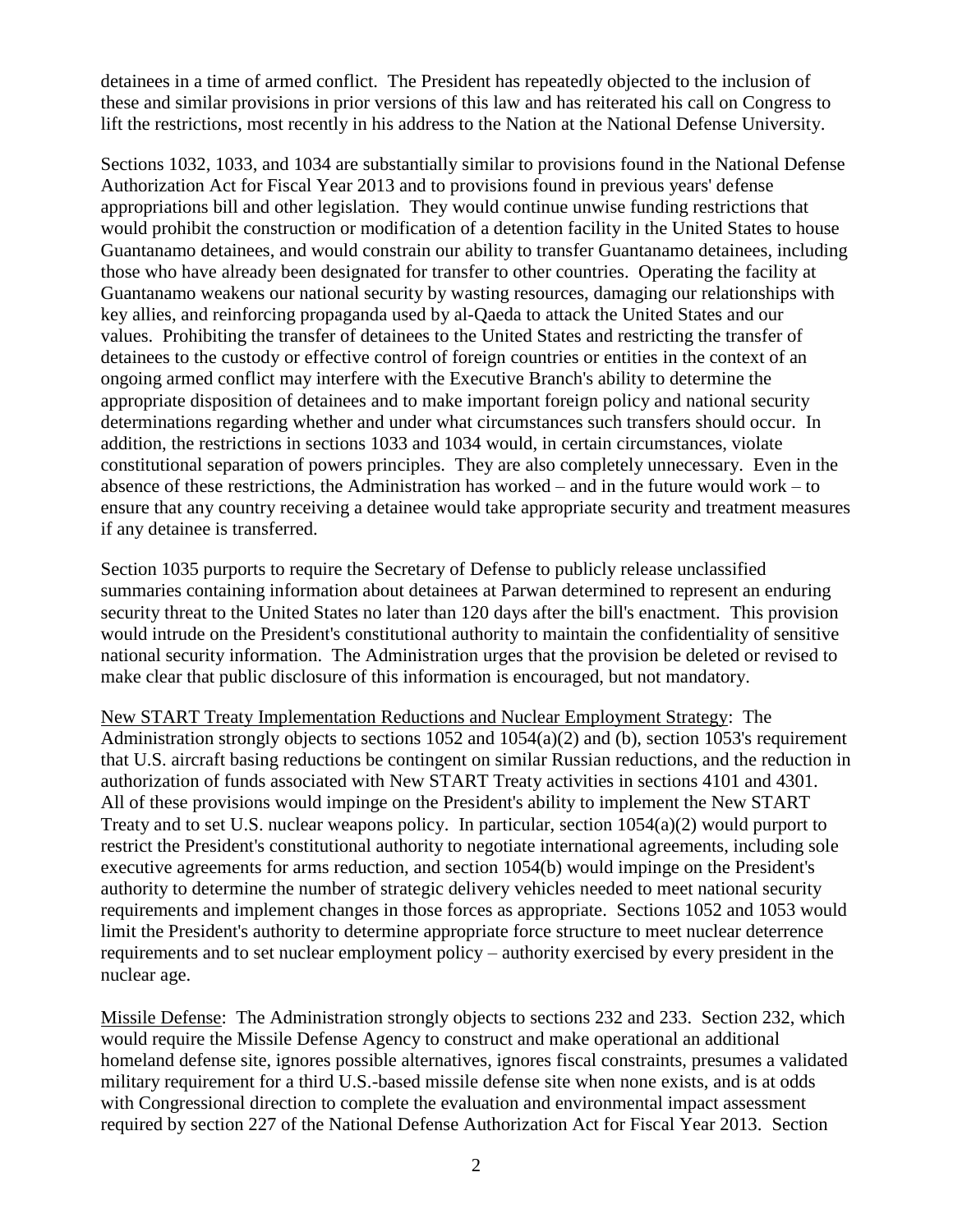233, which would limit the President's authority to determine military requirements in East Asia and around the globe and to deploy U.S. forces accordingly, precludes the best military advice of the Joint Chiefs of Staff, ignores the high-demand/low-density nature of our inventory of missile defense assets, especially given the current budget environment and resulting force levels, and undermines the ability to utilize flexible, adaptable, and relocatable capabilities that can be surged to defend U.S. interests and allies in other regions in times of crisis or conflict.

The Administration also strongly objects to sections 238 and 1253. Section 238 would require the President to use the North Atlantic Treaty Organization (NATO) Military Common-Funded Resource process to seek to fund the U.S. national contribution to NATO missile defense, which is contrary to NATO Alliance processes, contrary to longstanding NATO Alliance principles, and contrary to bilateral U.S. missile defense agreements with the Governments of Turkey, Romania, and Poland. Section 1253 would prohibit funds made available for FY 2014 or thereafter from being used to implement any executive agreement relating to the missile defense capabilities of the United States with a country unless the United States and that country have a treaty of alliance, a security guarantee, or a specific treaty or legislation for such activities. This restriction would impinge on the President's authority to conduct foreign policy and implement agreements that do not otherwise limit U.S. missile defense capabilities.

Overseas Contingency Operations (OCO): The Administration strongly objects to the provision of over \$5 billion in unrequested OCO funding in the bill. The President's Budget for FY 2014 fully funds OCO requirements.

TRICARE Fees and Co-Payments: The Administration believes that military retirees deserve an excellent, sustainable health care benefit. For this reason, the Administration strongly supports its requested TRICARE fee initiative that seeks to control the spiraling health care costs of the Department of Defense (DOD) while keeping retired beneficiaries' share of these costs well below the levels experienced when the TRICARE program was implemented in the mid-1990s. The projected FY 2014 TRICARE savings of \$902 million and \$9.3 billion through FY 2018 are essential for DOD to successfully address rising personnel costs. DOD needs these savings to balance and maintain investments for key defense priorities, especially amidst significant fiscal challenges posed by statutory spending caps. The Administration strongly urges the Congress to support the proposed TRICARE fee initiative.

Military Pay: The Administration strongly urges the Congress to include the Administration's proposal to slow the military pay raise growth to 1 percent in FY 2014. Consistent with the views of the uniformed military leadership, the Budget requests a 1.0 percent increase to basic pay, a 4.2 percent increase in the Basic Allowance for Housing, and a 3.4 percent increase in Basic Allowance for Subsistence. This total compensation level recognizes the sacrifices made by the men and women in our Armed Forces, while adhering to the current budget constraints faced by DOD. The higher pay raise provided by this bill would cost an additional \$0.6 billion in FY 2014 and \$3.5 billion from FY 2014 to FY 2018. As these costs are not offset, deeper reductions to troop levels as well as readiness and modernization accounts would be needed at a time when statutory spending caps require defense reductions.

Permanent Active Duty Minimum End Strength Level for the Army: The Administration strongly recommends deletion of section 402, which would establish a new minimum active duty Army end strength of 520,000 as of September 30, 2014. This new minimum level restricts the Army from adjusting end strength to maintain a deliberate and synchronized drawdown plan that maintains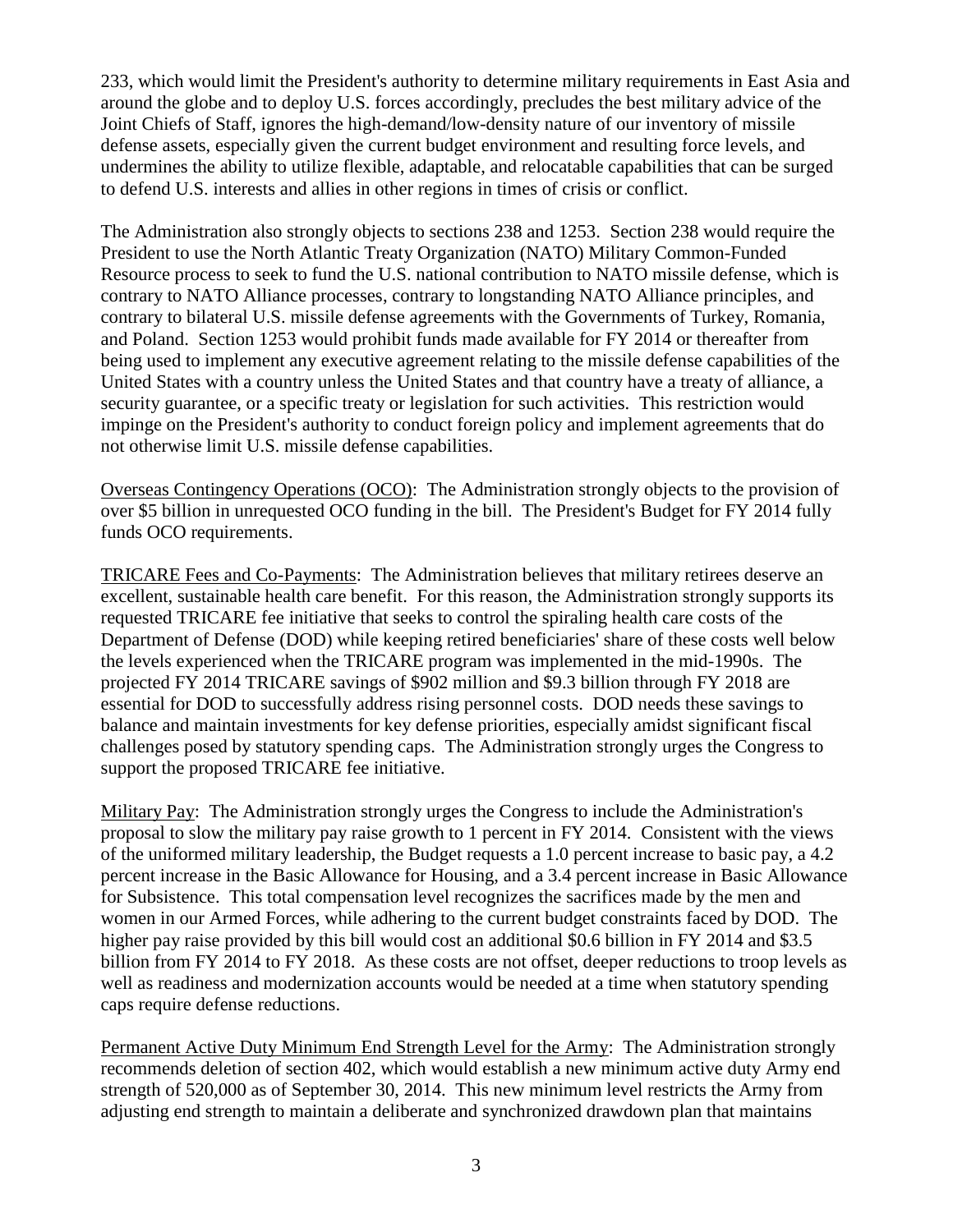operational readiness and accounts for the impact of sequestration across all programs, not just military personnel.

Expansion and Implementation of Protection of Rights of Conscience of Members of the Armed Forces and Chaplains of Such Members: The Administration strongly objects to section 530, which would require the Armed Forces to accommodate, except in cases of military necessity, "actions and speech" reflecting the "conscience, moral principles, or religious beliefs of the member." By limiting the discretion of commanders to address potentially problematic speech and actions within their units, this provision would have a significant adverse effect on good order, discipline, morale, and mission accomplishment.

Base Realignment and Closure (BRAC): The Administration strongly objects to section 2711, which would prohibit DOD from spending any funds to "propose, plan for, or execute" an additional BRAC round. This impinges on Executive Branch prerogatives to plan for contingencies or make other needed adjustments that would improve military effectiveness and efficiency. The Administration urges the Congress to provide the BRAC authorization as requested, which would allow DOD to rightsize its infrastructure as required to meet the fiscal limitation of statutory spending caps, while providing important assistance to affected communities. Without authorization for a new round of BRAC, DOD may not properly align the military's infrastructure with the needs of our evolving force structure, which is critical to ensuring that limited resources are available for the highest priorities of the warfighter and national security.

Limitation on Availability of Funds for Certain Authorities for Afghanistan: The Administration strongly objects to section 1224, which would prohibit the use of the majority of security and civilian assistance funds for Afghanistan until the Secretary of Defense certifies that a bilateral security agreement with Afghanistan has been signed and meets conditions stipulated in section 1224. This provision would hamper the President's ability to enter into an executive agreement with a foreign country, by decreasing U.S. negotiating leverage with the Afghan Government, and sends a counter-productive message to our allies and the Afghan people.

Limitations on Retirement of Weapon Systems: The Administration objects to section 132**,** which would prohibit the cancellation or modification of the C-130 Avionics Modernization Program (AMP), and to the authorization of \$47 million for Low Rate Initial Production kit procurement for the C-130 AMP. Retaining AMP would cost \$1.6 billion within the Future Years Defense Program (FYDP) and an additional \$1.1 billion after the FYDP to complete. DOD plans to cancel the C-130 AMP in part because there is a less expensive solution. DOD is conducting an independent cost benefit analysis, pursuant to section 143 of the National Defense Authorization Act for FY 2013, and it would be premature to reinstate AMP before the study is complete. Also, the Administration objects to section 1022, which restricts DoD from obligating or expending any FY 2014 funds for the retirement, preparation of retirement, inactivation, or storage of a cruiser or dock landing ship. Although the Congress has provided some near-term funding to operate and modernize these ships, such a restriction is unaffordable over the long term.

Weapon Systems Development: The Administration strongly objects to section 218, which would require the Secretary of the Air Force to develop a follow-on air-launched cruise missile to the AGM-86 that achieves initial operating capability for both conventional and nuclear missions by 2030. There is currently no requirement or funding in the Long Range Standoff Weapon program, to develop and field a conventional variant. The Administration also strongly objects to section 3121, which would require the evaluation of three separate life extension program (LEP) options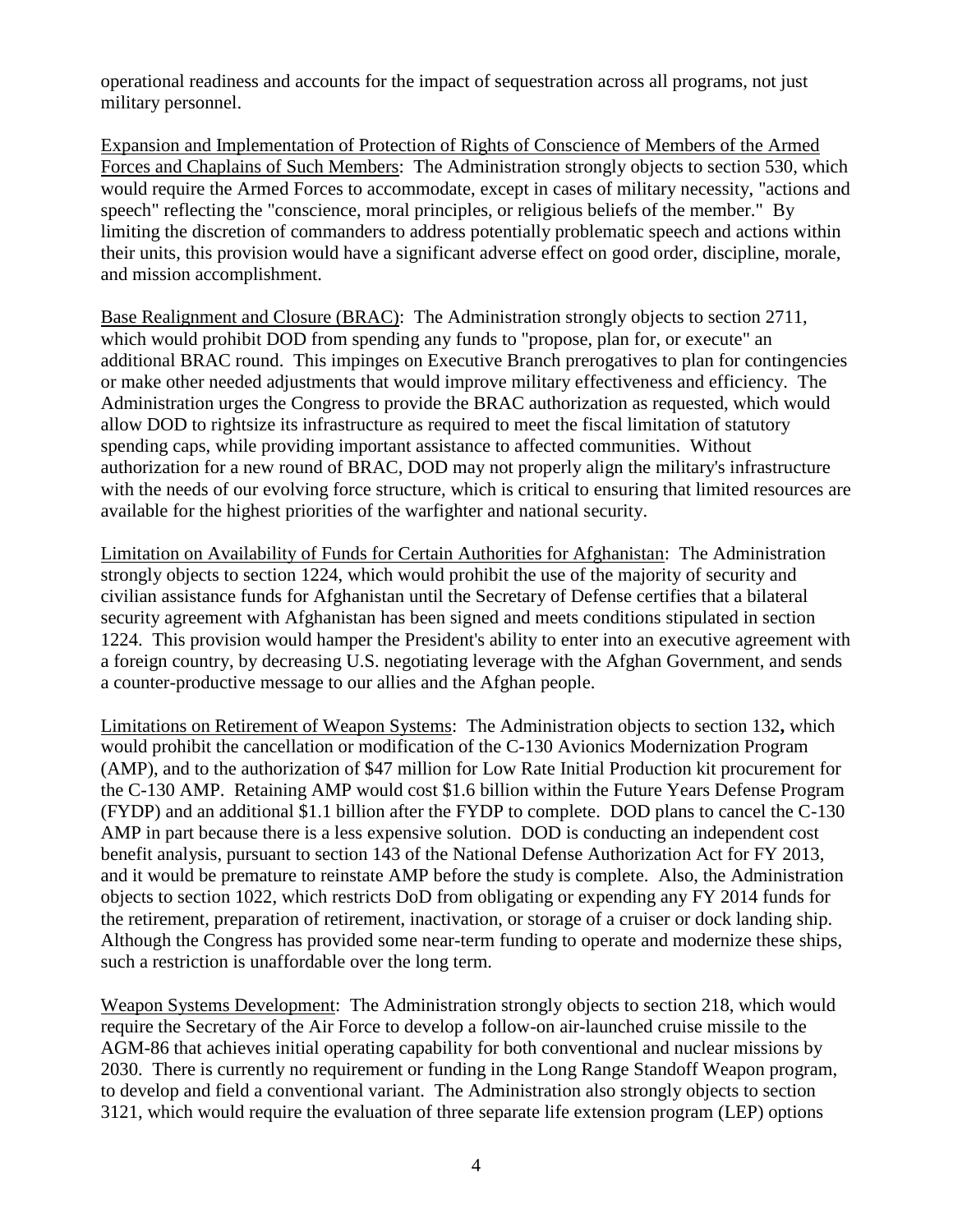during the W78/88-1 Phase 6.2/2A Feasibility and Cost Study. The current study scope will inform a cost/risk/benefit decision on a warhead with an interoperable nuclear explosive package that can be used on multiple platforms. Changing the study scope to include separate, full scope LEP options for both the W78 and W88 would significantly delay completion of the feasibility study and increase LEP costs.

Modifications to Annual Reports Regarding the Condition of the Nuclear Weapons Stockpile: The Administration strongly objects to section 3132(b), which would direct "appropriate officials" (e.g., national lab directors or the Commander, U.S. Strategic Command) to submit annual assessment letters regarding the condition of the nuclear weapons stockpile directly to the defense committees if the Administration does not submit the assessments by the deadline established by statute. The Administration strongly believes that the subordinate officials should not submit the assessment letters directly to the Congress.

Alternative Fuels: The Administration strongly objects to sections 316, 318, and 319, which would impede DOD's use of alternative fuels. Sections 318 and 319 would inhibit development of a diverse, cost-competitive energy supply that enhances American energy security. A diverse approach to energy security—one that includes both conventional and new sources—will provide an enduring benefit for our economy and military capabilities. Section 316, which would exempt DOD from section 526 of the Energy Independence and Security Act of 2007, undercuts a law passed with strong bipartisan support that provides an environmentally sound framework for the development of future alternative fuels.

Nuclear Treaty Matters: The Administration strongly objects to section 1254, which would prohibit the obligation or expenditure of FY 2014 funds for Threat Reduction Engagement activities until the President certifies to the Congress that no state party to the Comprehensive Nuclear Test Ban Treaty has undertaken nuclear weapons test activities in FY 2013 that are inconsistent with the United States interpretations regarding obligations under such Treaty. The Administration also objects to section 1055, which would require the President to consult with the Congress and submit a plan for engaging foreign countries that are found to be not in compliance with their treaty obligations. Both provisions would hamper the President's ability to execute foreign policy.

Extension of Authority for Task Force for Business and Stability Operations in Afghanistan: The Administration requests that the House include the Task Force for Business and Stability Operations (TFBSO) in Afghanistan proposal, which would reauthorize the continuation of key projects in Afghanistan that bolster its economic stability. Because many of these projects are conducted in direct coordination and partnership with Afghan ministries, the abrupt cessation of TFBSO would erode trust the U.S. Government has built with the Government of Afghanistan.

Office of Security Cooperation in Iraq (OSC-I): The Administration appreciates the Committee's continued support for the OSC-I. However, section 1214 does not include the Administration's requested language to authorize the OSC-I to conduct non-operational training activities in support of the Iraqi Counter Terrorism Service (CTS) personnel. This authority is needed to continue supporting the Government of Iraq's efforts to address Iraqi CTS capability gaps.

Joint Urgent Operational Needs Fund (JUONF): The Administration objects to the elimination of funding request for JUONF. This funding is critical to DOD's ability to quickly respond to urgent operational needs of Combatant Commanders. Elimination of funding may delay fielding of important capabilities that help accomplish critical missions.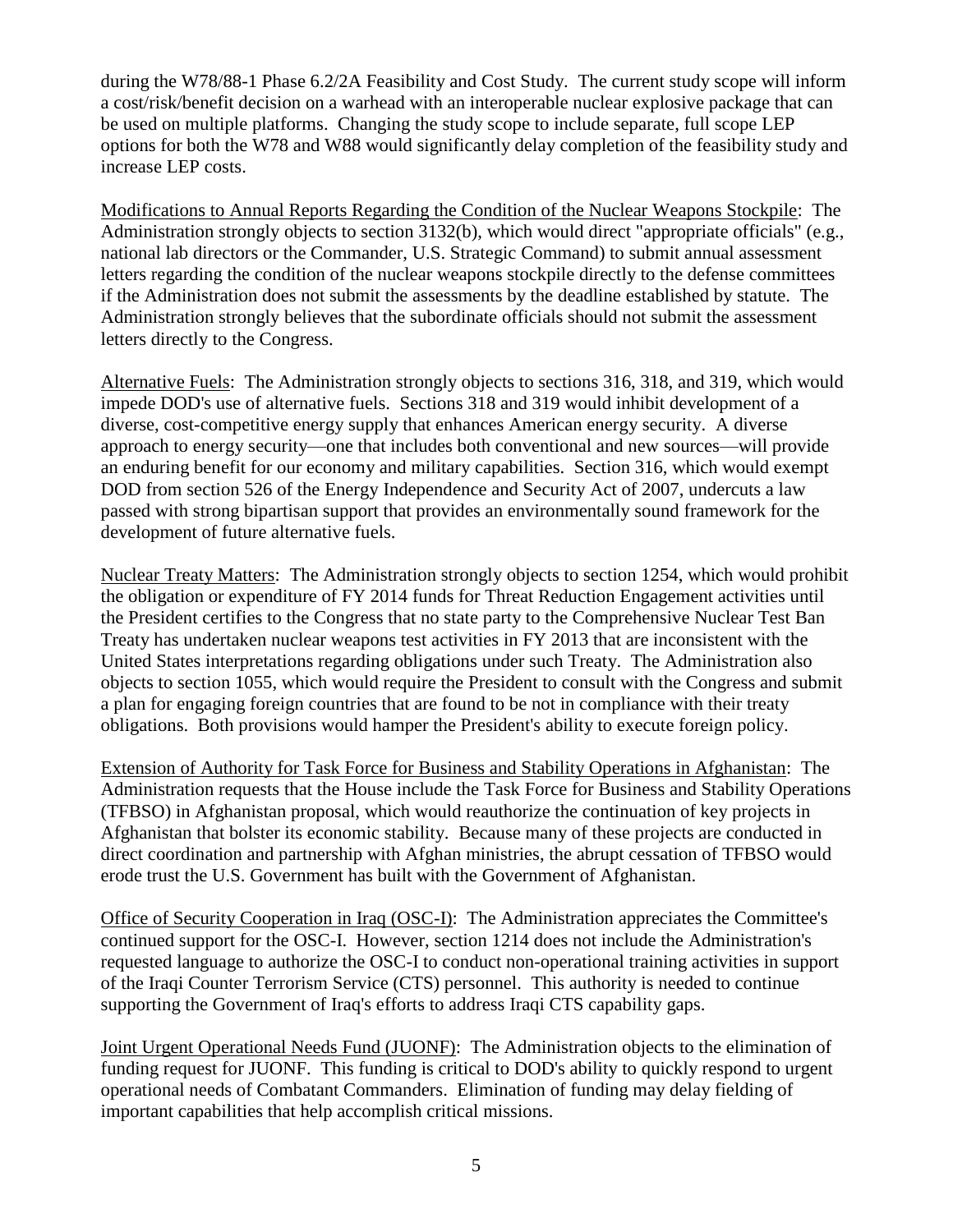Building Capacity of Foreign Military Forces: The Administration appreciates the continued support of the Congress in section 1201 for building partnership capacity in foreign military and security forces, but has concerns regarding provisions addressing theater security priorities and advanced project formulation. Section 1201 could undermine the speed and flexibility of section 1206 authority. We look forward to working with the Congress to integrate authorities with the implementation of the recent Presidential policy on security sector assistance.

Iraqi and Afghan Special Immigrant Visas (SIV): The Administration appreciates the inclusion of section 1216, relating to authority for SIVs for certain Iraqi and Afghan allies. The Administration supports extension of these programs, but notes its concern that the periods of extension provided for under section 1216 are not sufficient to meet projected program demand for either Iraq or Afghanistan. Further, the much reduced number of visas for the Afghan SIV program – just 435 per year – falls well short of expected demand, as evidenced by the volume of applications in FY 2013 to date. We look forward to working with the Congress on these and other appropriate modifications to section 1216 to ensure Iraqi and Afghan allies who have aided U.S. efforts in these countries through their work, and who are experiencing an ongoing serious threat as a result, are able to apply for these visas.

Defense Clandestine Service (DCS): The Administration strongly objects to section 923, which would restrict the implementation of the DCS. The Administration remains committed to working with the Congress to resolve its need for additional information on DCS but should not be limited to defense priorities in the implementation of this important intelligence collection program.

National Intelligence Program Consolidation: The Administration strongly objects to section 924 because the provision's prohibitions would impinge on the President's prerogatives to seek efficient budget structures and unduly constrain the President in future budget decisions.

Transportation of Supplies for the United States by Aircraft Operated by United States Air Carriers: The Administration strongly objects to section 1082, which would require Federal agencies, except DOD, to ship 50 percent of air cargo using aircraft that are owned by U.S. carriers and registered in the Civil Reserve Air Fleet (CRAF). This provision would not provide meaningful benefit for CRAF participants but would reduce operational flexibility and increase costs for Defense and non-Defense agencies. The Fly America Act already requires agencies to show preference for U.S.-flag carriers when soliciting contracts and to use those carriers where appropriate. The provision would increase costs to the taxpayer while decreasing the effectiveness and reach of U.S. programs worldwide.

Unrequested Funding: In this fiscally constrained environment, the Administration objects to the addition of unnecessary funding, for example \$168 million of unrequested increased authorization for the M-1 Abrams tank, and to the authorization of \$135.1 million of unrequested funding to procure and to field additional Light Utility Helicopters. The requirement for U.S. tanks will be fulfilled in December 2014, and the Army will not need to begin recapitalization of the Abrams tank fleet until the 2019 time frame.

Purple Hearts for Fort Hood and Little Rock Victims: The Administration objects to section 585, which would require the award of the Purple Heart to the service members killed or wounded in the attacks that occurred at Fort Hood, Texas, on November 5, 2009, and Little Rock, Arkansas on June 1, 2009. This provision is inconsistent with the award criteria for the Purple Heart.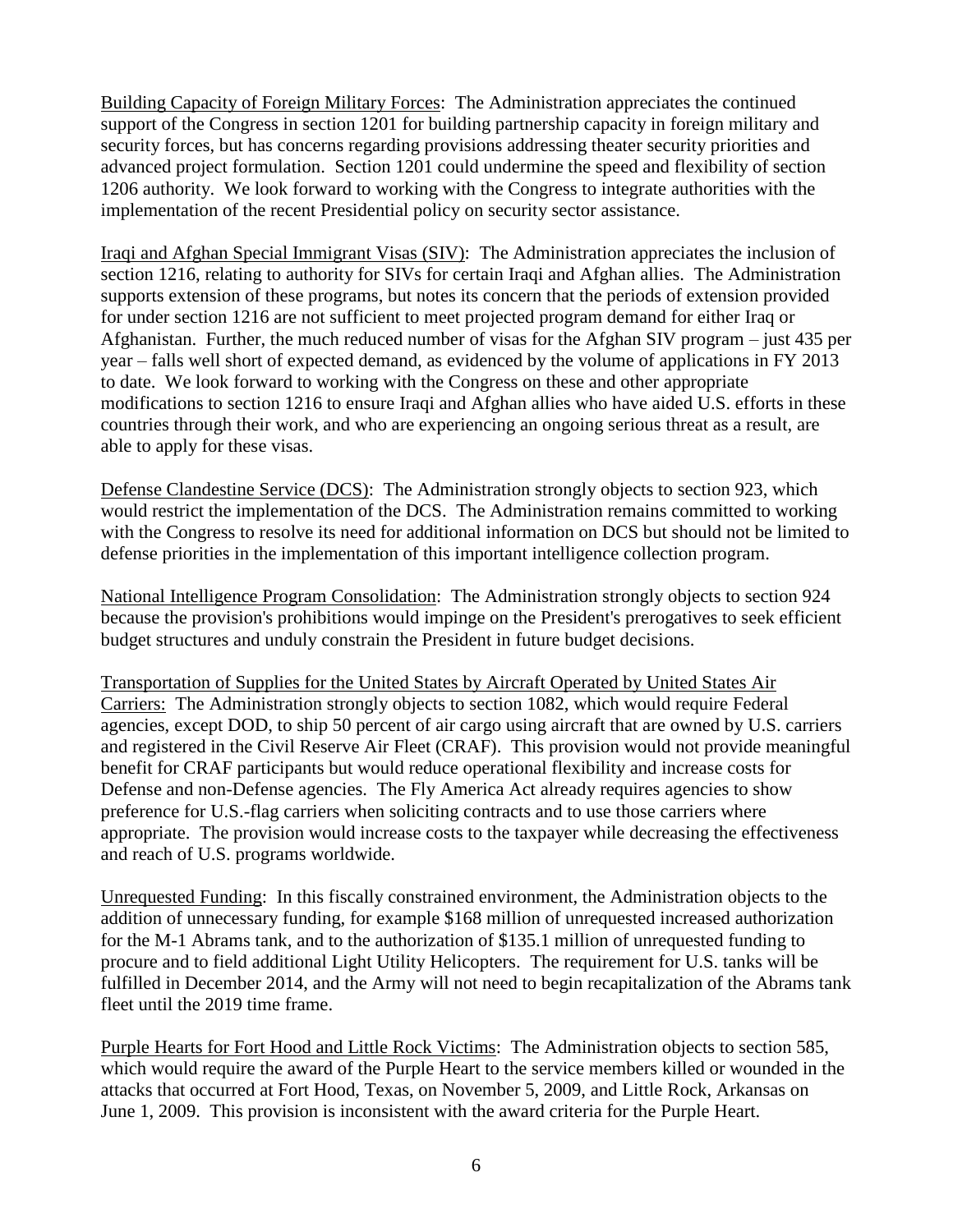Governance of Nuclear Security Enterprise: The Administration strongly objects to sections 3122 and 3202. These sections are premature with the ongoing work of the congressional governance advisory panel. The provisions to further expand the Kansas City Plant pilot could result in the unacceptable reduction of protection to workers, the public and security interests. The Administration is concerned that piece-meal exemptions for nuclear operations and possibly for other high-risk operations would serve to exacerbate inconsistencies and confusion, and add governance, management, and oversight uncertainty across the enterprise. Section 3202 severely hampers the ability of the Defense Nuclear Facilities Safety Board to provide external, independent oversight of DOE's defense nuclear facilities. The provision to respond to a Secretarial request to perform a cost-benefit analysis of a Board recommendation is inconsistent with the underlying precepts of adequate protection of public health and safety. These provisions inappropriately diminish the Secretary's role as operator and regulator of DOE's defense nuclear facilities and compromise the Defense Nuclear Facilities Safety Board's core mission to protect workers and the public**.**

Science, Technology, Engineering and Mathematic (STEM) programs: The Administration objects to restoring funding for the STARBASE program and the National Defense Education PK-12 program in section 4201 and 4301. This would perpetuate the Federal Government's fragmented approach to STEM education (more than 220 programs across 13 agencies) and is inconsistent with the Administration's proposed reorganization of STEM programs, which would improve STEM education quality and outcomes across the Federal Government.

Requirement to Withhold DOD Assistance to Afghanistan Equivalent to Taxes Assessed by Afghanistan: While the Administration agrees there is a significant opportunity to improve tax collection in Afghanistan, section 1217 could be counterproductive. This provision would also impose an unreasonable administrative burden on agencies and could inadvertently undermine capacity building efforts in Afghanistan.

Foreign Commercial Satellite Services: The Administration objects to the language in section 1605 that would prevent DOD from entering into contracts for satellite services that involve certain covered foreign countries, except when the Secretary of Defense, in consultation with the Director of National Intelligence, provides a waiver. Such a constraint would limit DOD's flexibility to provide timely support to the warfighter, who frequently requires expeditious access to satellite communications in areas with austere to non-existent communications infrastructure.

Government-wide Limitation on Allowable Cost for Contractor Compensation: The Administration appreciates the intent of section 813 to reform the cap establishing the reimbursement limit on compensation for contractor employees. However, the Administration urges adoption of its proposal that would tie the cap to the President's salary; this approach is more cost-effective and would achieve a better result for taxpayers than the proposed approach of retaining a high cap based on a flawed formula for most employees while allowing no reimbursement for the contractor's highest paid executives. The Administration looks forward to working with the Congress on adoption of a fiscally responsible cap that ends excessive contractor payments in a fair and effective manner.

Constitutional Concerns: A number of the bill's provisions raise additional constitutional concerns, including encroachment on the President's exclusive authorities related to international negotiations.